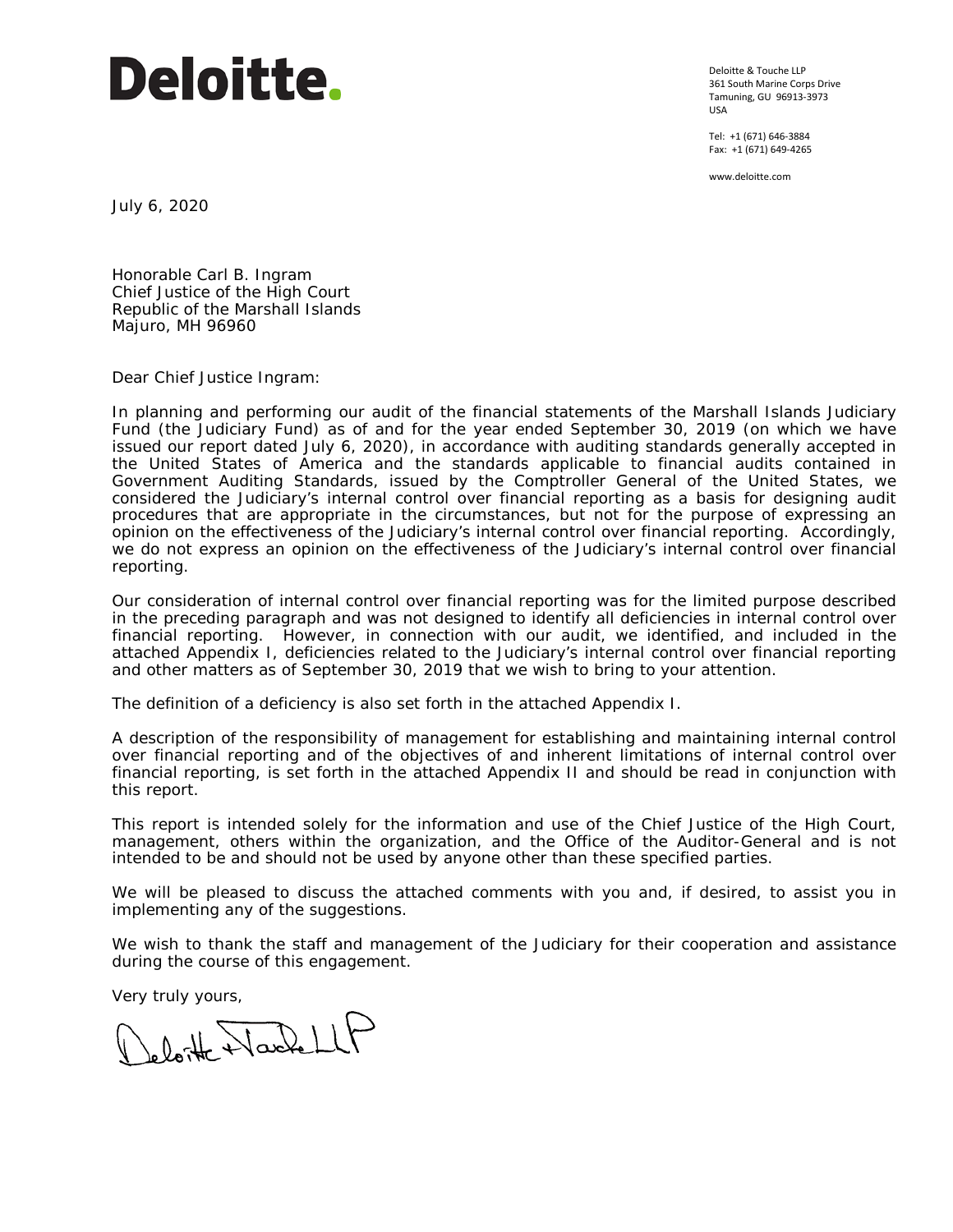## **SECTION I - DEFICIENCIES**

We identified, and have included below, deficiencies involving the Judiciary's internal control over financial reporting as of September 30, 2019, that we wish to bring to your attention:

#### (1) Revenue Recognition

During the year ended September 30, 2019, we noted inconsistencies related to revenue recognition whereby collections of \$5,350 pertaining to deposits for unearned court fees were recorded as revenues. Such was subsequently adjusted during the audit process. We recommend that the Judiciary implement internal control procedures requiring that all revenues be accurately supported, identified, and recorded in the correct accounting period.

#### (2) Revenue Classifications

During the year ended September 30, 2019, we noted: (1) \$4,500 of Legal Aid Fund exemption fees recorded as deposits to the Operations bank account and as revenues in the Operations Fund; and (2) \$23,380 of court fees for corporate search services recorded as other income. Such was subsequently adjusted during the audit process. We recommend that the Judiciary implement internal control procedures requiring that revenues be accurately supported, identified, and recorded in the correct general ledger account.

#### (3) Bank Transfers

During the year ended September 30, 2019, bank transfers of \$3,850 were incorrectly recorded as revenues and expenditures. Such was subsequently adjusted during the audit process. We recommend that the Judiciary monitor transfers between bank accounts and require adjustment and close out of such at year end as part of the financial reporting closing process.

#### **SECTION II - OTHER MATTERS**

Our observations concerning other matters related to operations, compliance with laws and regulations, and best practices involving internal control over financial reporting that we wish to bring to your attention at this time are as follows:

(1) Provision for Legal Assistance

The Judiciary records professional fee expenditures for legal aid services performed by courtappointed attorneys upon receipt of billing. Accordingly, professional fee expenditures that should have been recorded in one accounting period are improperly recognized (\$8,670 recorded in 2020 but pertains to 2019 upon receipt of billing) and unbilled services are not recorded. We recommend that the Judiciary implement procedures to facilitate timely receipt of billing from court-appointed attorneys and create internal records for hours spent by attorneys per legal aid case.

### **SECTION III - DEFINITIONS**

The definition of a deficiency is as follows:

A *deficiency* in internal control over financial reporting exists when the design or operation of a control does not allow management or employees, in the normal course of performing their assigned functions, to prevent, or detect and correct misstatements on a timely basis. A deficiency in design exists when (a) a control necessary to meet the control objective is missing or (b) an existing control is not properly designed so that, even if the control operates as designed, the control objective would not be met. A deficiency in operation exists when (a) a properly designed control does not operate as designed, or (b) the person performing the control does not possess the necessary authority or competence to perform the control effectively.